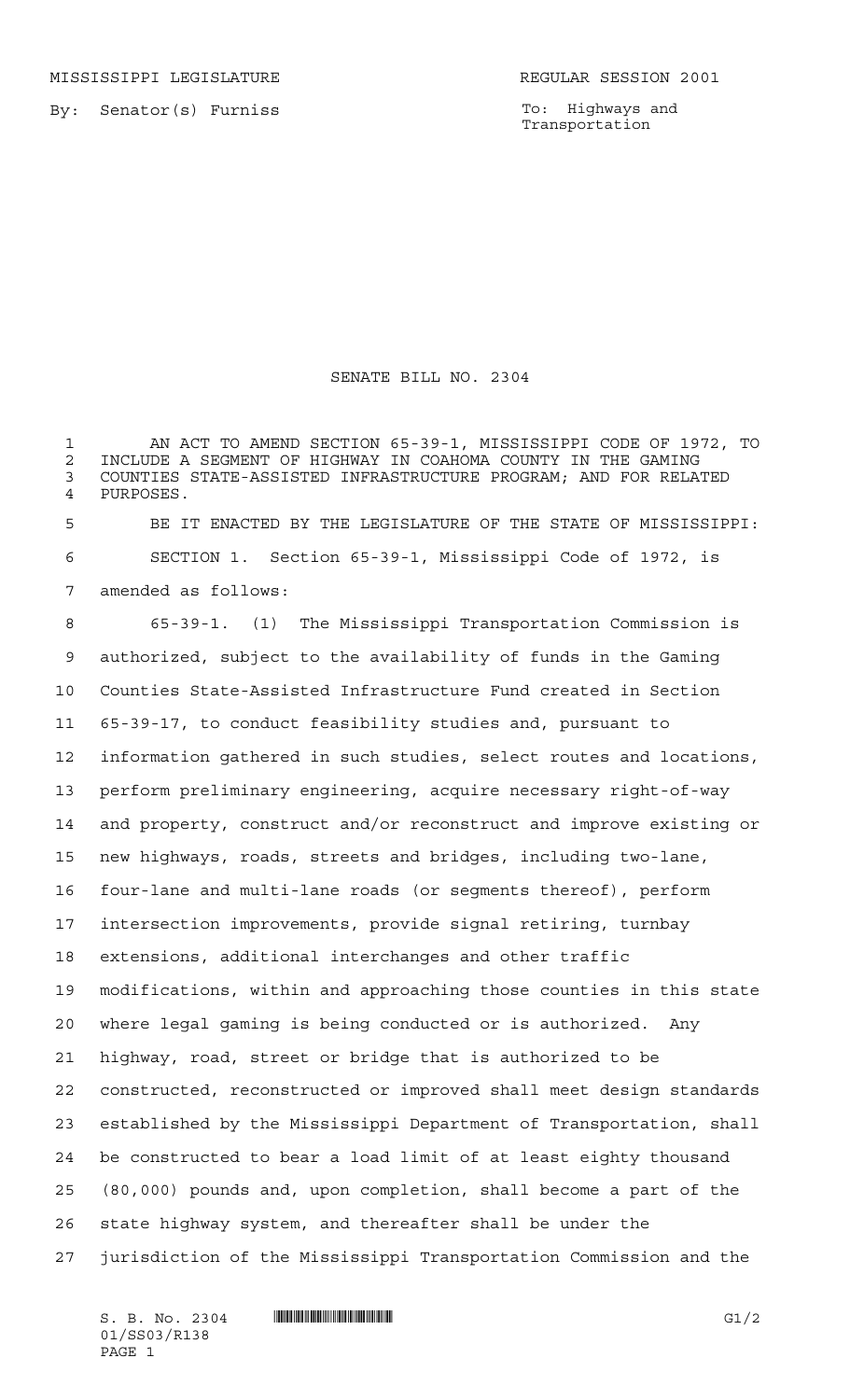Mississippi Department of Transportation for construction and maintenance.

 (2) The projects authorized in subsection (1) of this section shall include, but shall not be limited to, highways, roads, streets and bridges on and along the following locations: (a) U.S. Highway 90 from its intersection with Mississippi 607 in Hancock County to Ocean Springs, and including Lakeshore Road in Hancock County from its intersection with U.S. Highway 90 to Beach Boulevard; (b) Mississippi 4 from U.S. Highway 61 to Mississippi 3;

 (c) Mississippi 4 from Mississippi 3 to Senatobia; (d) Lorraine Cowan Road from U.S. Highway 90 to I-10; (e) U.S. Highway 49 from U.S. Highway 90 to I-10 in Gulfport;

 (f) Mississippi 304 beginning at the Tennessee state line at or near U.S. 72 and thence running in a southwesterly direction to intersect with U.S. 78 at or near Byhalia and thence running in a westerly direction to intersect I-55 at or near Hernando and thence running in a westerly direction to intersect with U.S. 61 in DeSoto County, with a spur extending southwesterly to or near Robinsonville in Tunica County;

(g) I-10 from Exit 28 to Exit 57;

 (h) A new location from the northernmost point on I-110 to U.S. 49;

 (i) U.S. Highway 61 from the Tunica County line to the Tennessee state line;

 (j) (i) Four-lanes for traffic along Mississippi 16 beginning at its intersection with Mississippi 25 and extending easterly to join the existing four-lane on the west side of Carthage within the corporate boundaries;

 (ii) Passing lanes and turn lanes, as needed, along Mississippi 16 beginning at a point on the east side of

 $S. B. No. 2304$  . The set of the set of  $S. B. NO. 2304$ 01/SS03/R138 PAGE 2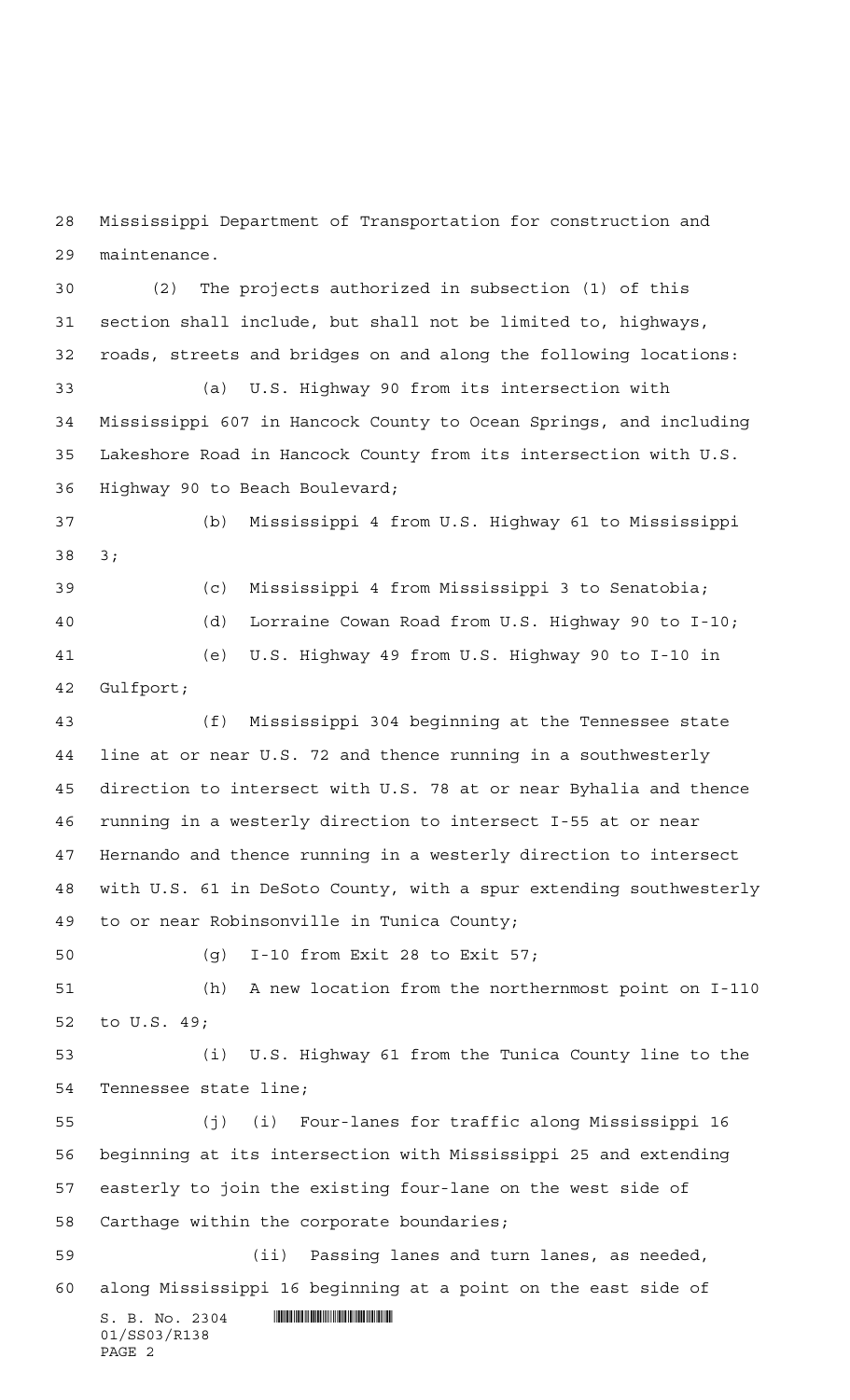Carthage within the corporate boundaries where the existing four-lane ends and extending easterly to the Leake/Neshoba county line; and

 (iii) Four-lanes for traffic along Mississippi 16 beginning at the Leake/Neshoba county line and extending easterly to not more than ten (10) miles east of Mississippi 15;

 (k) Lorraine/Cowan Road Extension from I-10 north to relocated/reconstructed Mississippi 67;

 (l) At various locations on and along U.S. Highway 82 and Mississippi 1 in the City of Greenville;

 (m) At various locations on and along I-20, U.S. Highway 61 and U.S. Highway 80 in the City of Vicksburg, including a truck route from Harbor Industrial Park to U.S. Highway 61 North and an extension of South Frontage Road with railroad bridge to Interstate Highway 20;

 (n) At various locations on and along U.S. Highway 61, U.S. Highway 65 and Washington Street in the City of Natchez;

 (o) At various locations on and along U.S. Highway 90 in the City of Pass Christian;

 (p) Mississippi 43/603 beginning where the existing four-lane ends north of I-10 and extending northerly to a point approximately one (1) mile north of Kiln where Mississippi 43/603 divides into Mississippi 43 and Mississippi 603;

 (q) Mississippi 43 beginning where Mississippi 43 and Mississippi 603 divide and extending northwesterly to or near Picayune;

 (r) U.S. 49 from U.S. 61 west to the Mississippi River bridge;

 (s) Subject to the conditions prescribed in subsection (3) of this section, a central Harrison County connector from I-10 to U.S. 90 in the vicinity of Canal Road to the Mississippi State Port at Gulfport; **\*\*\***

 $S. B. No. 2304$  .  $\blacksquare$ 01/SS03/R138 PAGE 3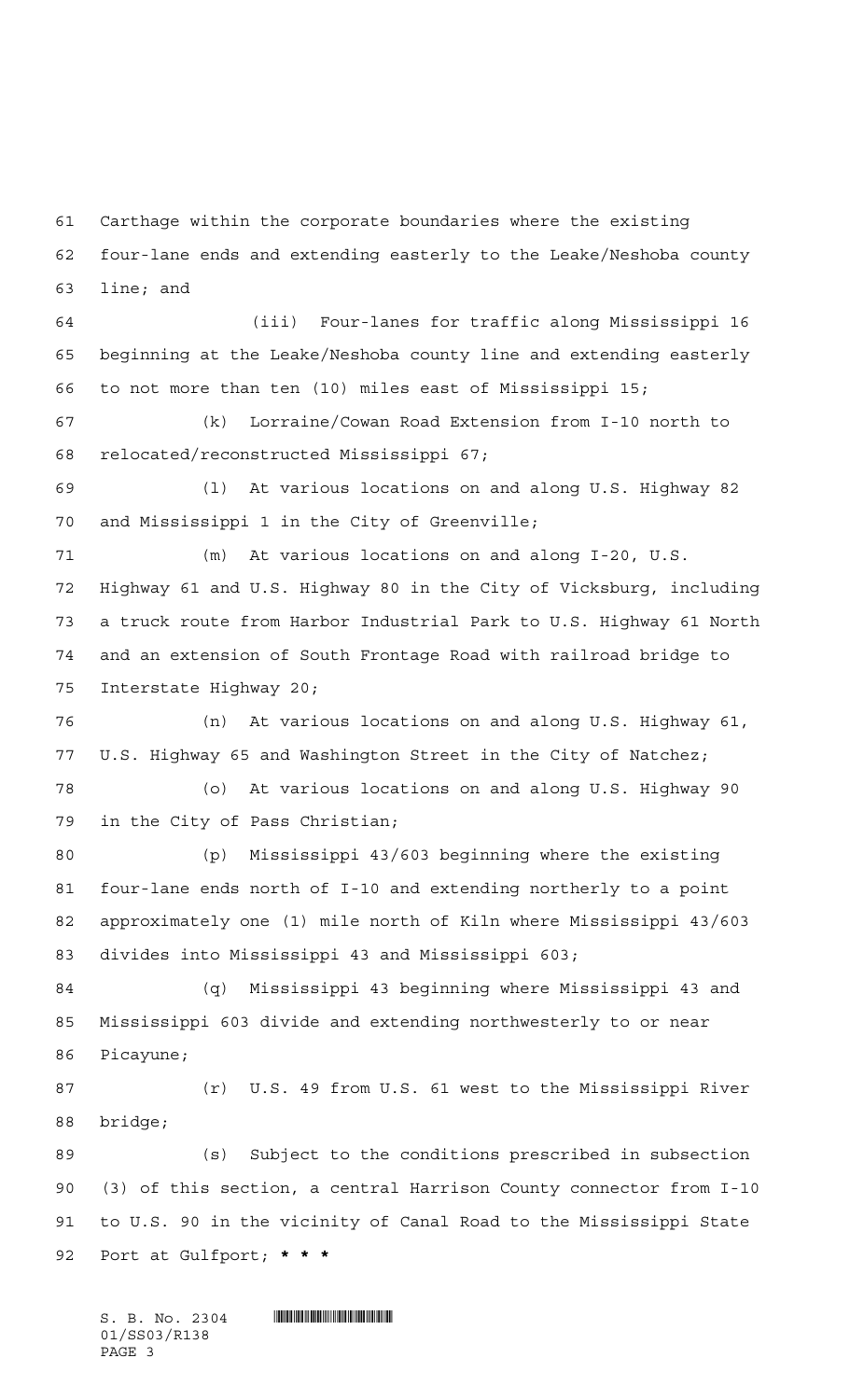(t) An east Harrison County connector from U.S. 90 to I-10 to be located between the Cowan-Lorraine Road interchange and the I-110 interchange; and

 (u) Four-lanes for traffic along U.S. 49 in Coahoma County beginning at the U.S. Highway 61 overpass and extending south to Jonestown-Clairemont Road.

 (3) Authorization for the project described in subsection (2)(s) of this section is conditioned upon receipt by the Mississippi Transportation Commission of a written commitment by the Department of Economic and Community Development to make available for such project not less than Six Million Dollars (\$6,000,000.00).

 (4) All planning, construction, reconstruction and performance of the projects authorized under this section, including the letting of contracts, shall commence, proceed and be performed by the Mississippi Transportation Commission and the Mississippi Department of Transportation according to priorities based on volume capacity and traffic congestion in comparative project areas; however, if a project authorized in this section is also included in the four-lane highway program under Section 65-3-97, then all contracts necessary to be let for the completion of the project under this section shall be let not later than the priorities established for the letting of contracts for the project under Section 65-3-97.

 (5) (a) Funds for the projects authorized under this section may be provided through the issuance of bonds under Sections 65-39-5 through 65-39-33, through the issuance of notes for such purposes under Section 31-17-127 or from such monies as may be available in the Gaming Counties State-Assisted Infrastructure Fund created under Section 65-39-17.

 (b) In addition to the funds provided for under paragraph (a) of this subsection, funds for the project described in subsection (2)(s) of this section also may be provided from any

 $S. B. No. 2304$  . Will be a set of the set of  $S. B. No. 2304$ 01/SS03/R138 PAGE 4